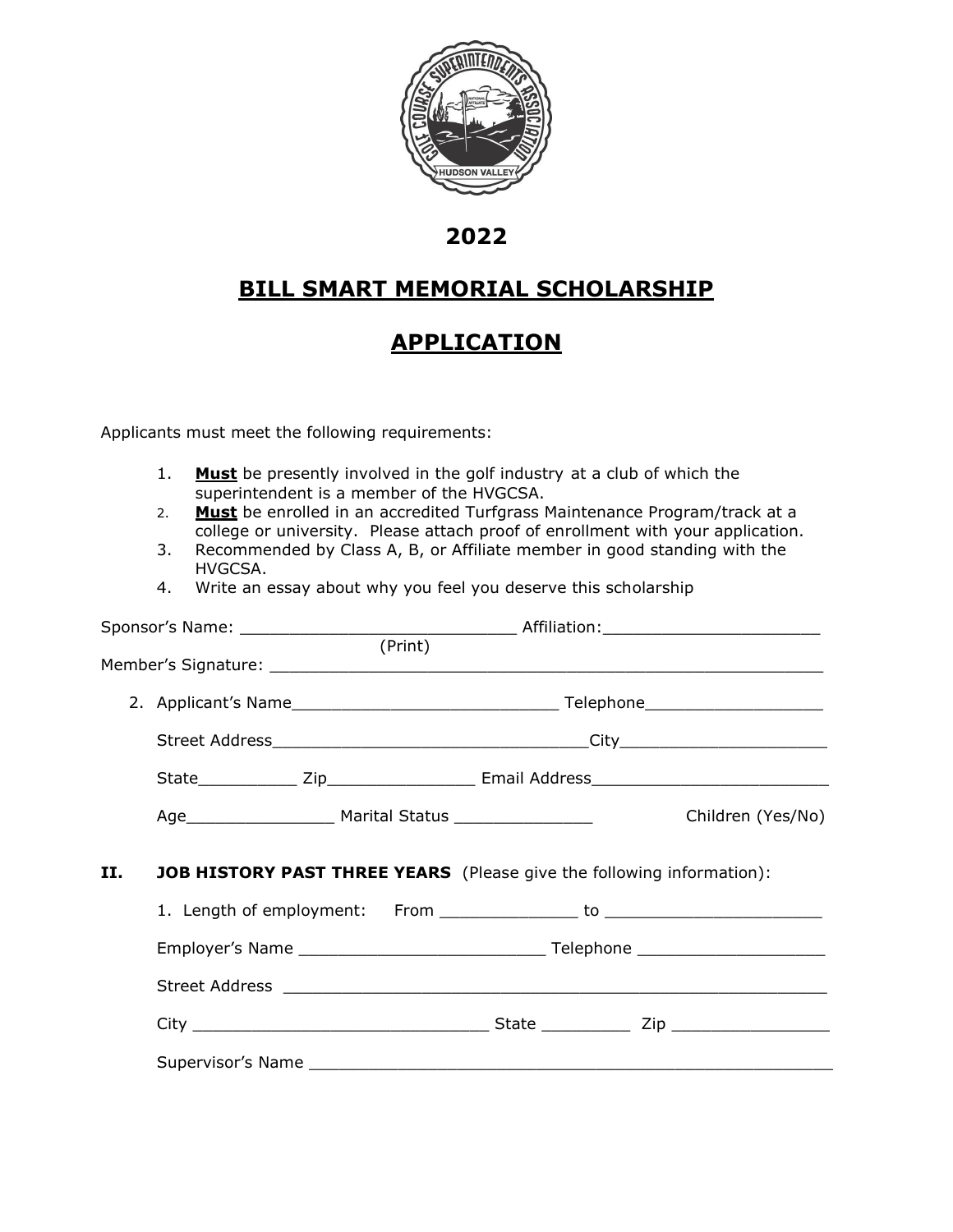| 2. Length of employment: From _________________ to _______________    |         |                     |
|-----------------------------------------------------------------------|---------|---------------------|
|                                                                       |         |                     |
|                                                                       |         |                     |
|                                                                       |         |                     |
|                                                                       |         |                     |
| Position/Duties: Describe nature of work personally performed by you: |         |                     |
|                                                                       |         |                     |
|                                                                       |         |                     |
|                                                                       |         |                     |
| 3. Length of employment: From ________________ to _____________       |         |                     |
|                                                                       |         |                     |
|                                                                       |         |                     |
|                                                                       |         |                     |
|                                                                       |         |                     |
| Position/Duties: Describe nature of work personally performed by you: |         |                     |
|                                                                       |         |                     |
|                                                                       |         |                     |
|                                                                       |         |                     |
|                                                                       |         |                     |
| <b>EDUCATIONAL BACKGROUND</b>                                         |         |                     |
|                                                                       | Address | Graduate (Yes / No) |
| <b>HIGH SCHOOL:</b><br>Name                                           |         |                     |
|                                                                       |         |                     |

III.